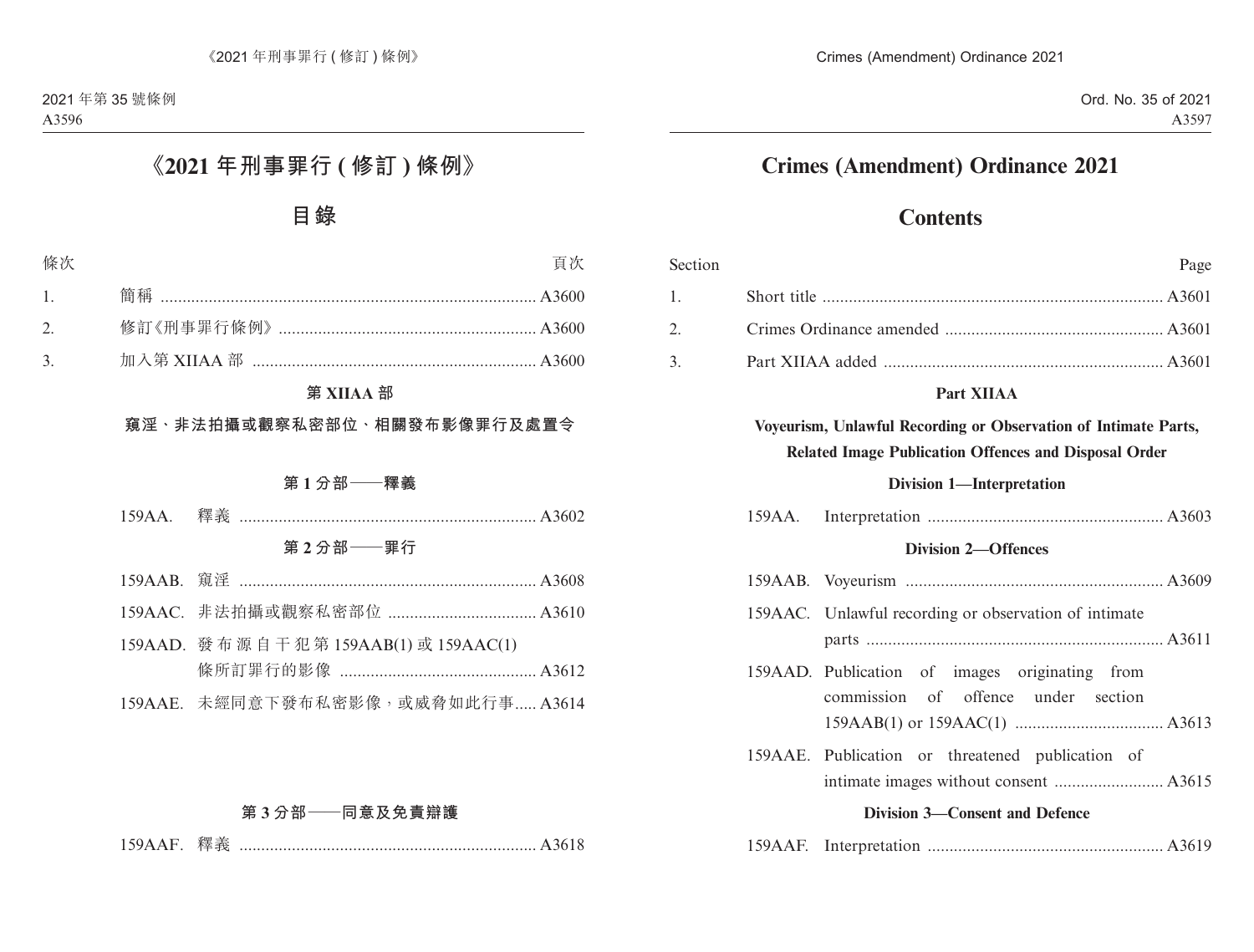| Page                                                    |         | Section |
|---------------------------------------------------------|---------|---------|
| 159AAG. Who cannot give consent that would prevent      |         |         |
| conduct from becoming offence under                     |         |         |
|                                                         |         |         |
|                                                         |         |         |
| Defence regarding age or mental capacity of             | 159AAI. |         |
|                                                         |         |         |
| Defence regarding lawful authority or                   | 159AAJ. |         |
|                                                         |         |         |
| <b>Division 4-Disposal Order</b>                        |         |         |
|                                                         |         |         |
|                                                         |         |         |
| 159AAM. Procedures in relation to disposal order  A3629 |         |         |
| 159AAN. Service of summons and disposal order  A3633    |         |         |
|                                                         |         |         |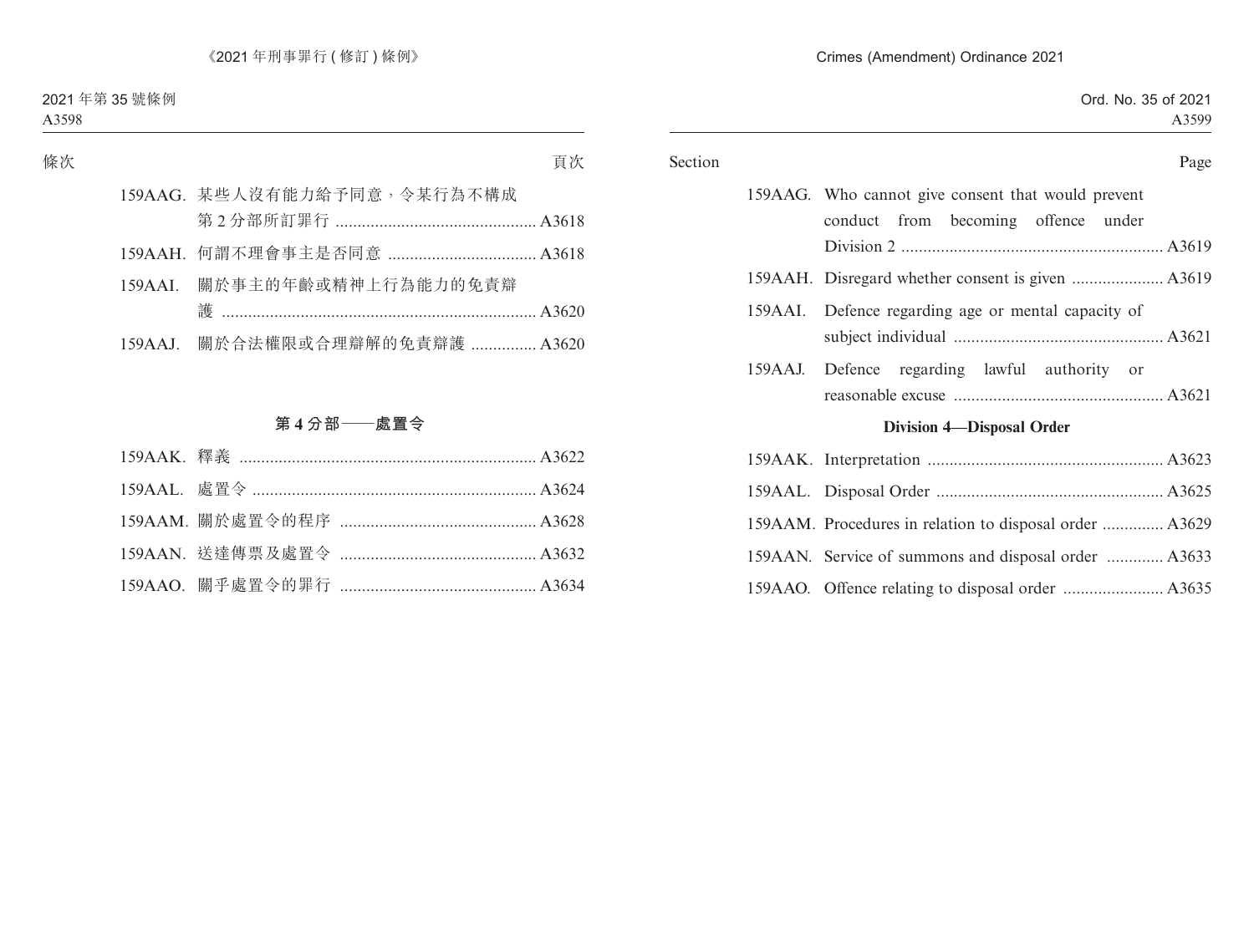## **HONG KONG SPECIAL ADMINISTRATIVE REGION**

## ORDINANCE NO. 35 OF 2021



Carrie LAM Chief Executive 7 October 2021

An Ordinance to amend the Crimes Ordinance to provide for new offences of voyeurism, unlawful recording or observation of intimate parts, publication of images originating from voyeurism or unlawful recording or observation of intimate parts and publication or threatened publication of intimate images without consent; and to provide for related matters.

[8 October 2021]

Enacted by the Legislative Council.

#### **1. Short title**

This Ordinance may be cited as the Crimes (Amendment) Ordinance 2021.

## **2. Crimes Ordinance amended**

The Crimes Ordinance (Cap. 200) is amended as set out in section 3.

## **3. Part XIIAA added**

After Part XII—

**Add**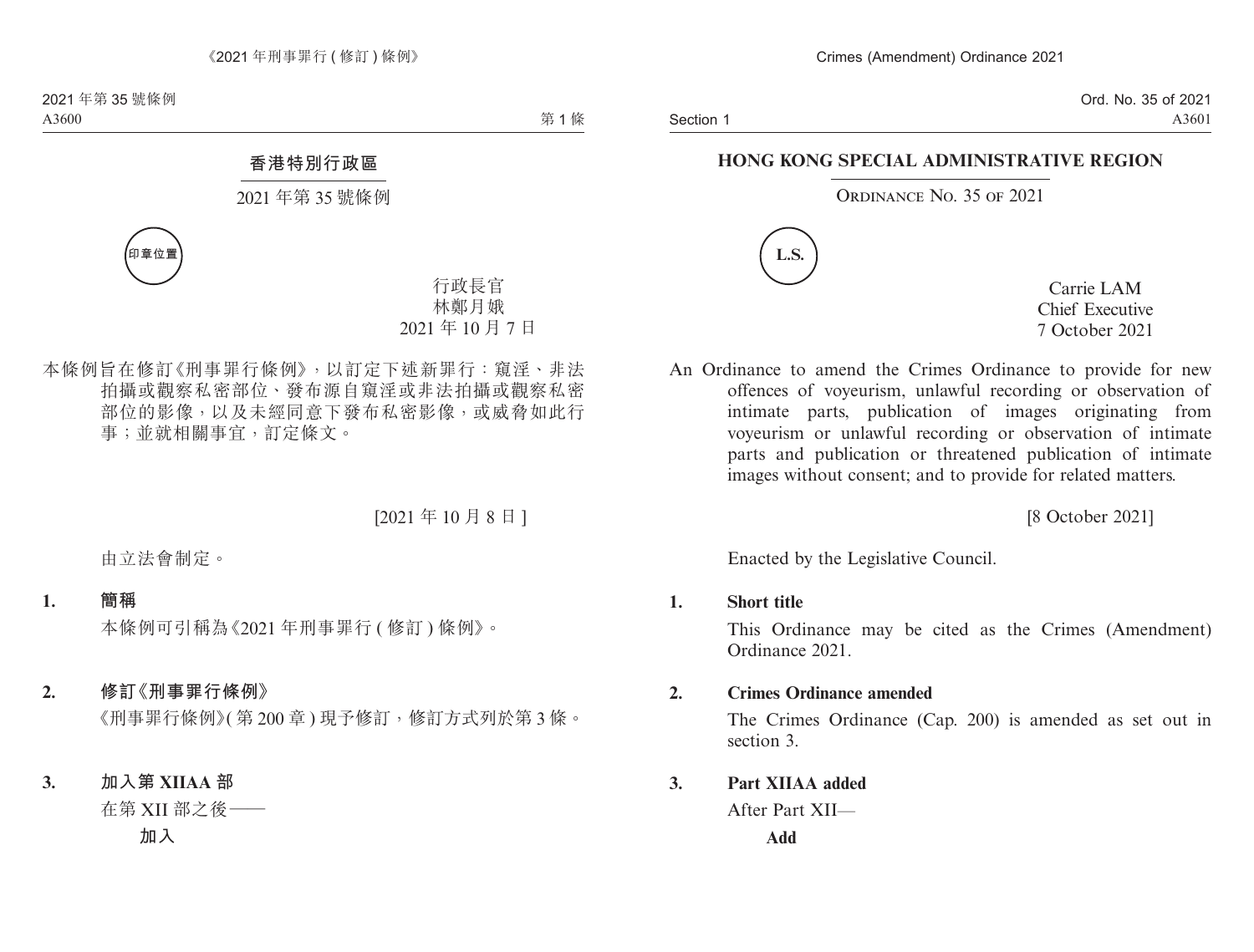# "**Part XIIAA**

# **Voyeurism, Unlawful Recording or Observation of Intimate Parts, Related Image Publication Offences and Disposal Order**

## **Division 1—Interpretation**

## **159AA. Interpretation**

- (1) In this Part—
- *breasts* (胸部) means the breasts of an individual regardless of the individual's sex;

*disregard* (不理會), in relation to a consent, see section 159AAH;

*image* (影像) means—

- (a) a photograph, video recording or film; or
- (b) a static or moving visual record;

*intimate image* (私密影像), in relation to an individual—

- (a) means an image showing—
	- (i) an intimate part of the individual; or
	- (ii) the individual doing an intimate act; and
- (b) includes an image that has been altered to appear to show—
	- (i) an intimate part of the individual; or
	- (ii) the individual doing an intimate act,

regardless of whether any intimate part shown in the image described in subparagraph (i) or (ii) is in fact that of the individual; but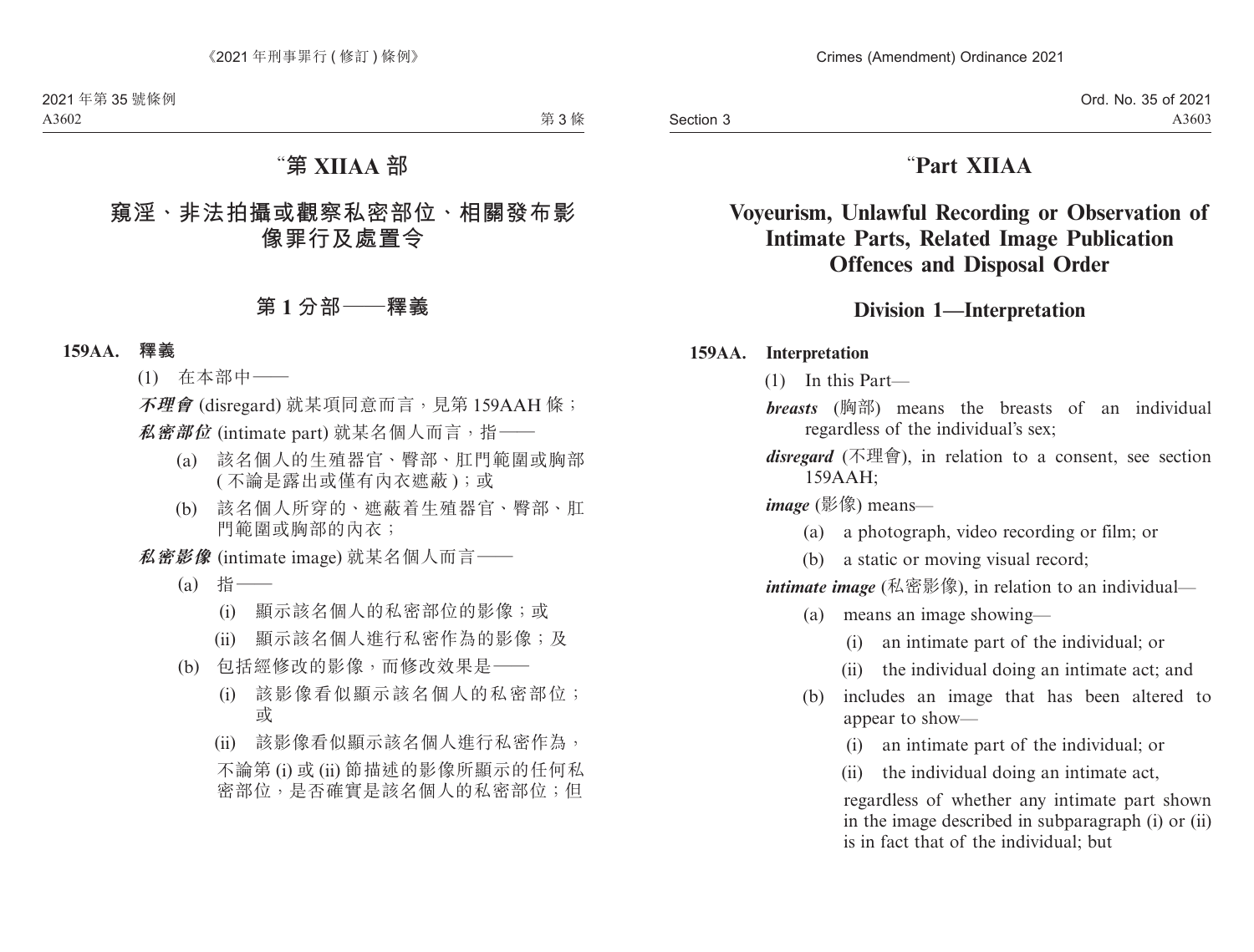| Ord. No. 35 of 2021 |           |
|---------------------|-----------|
| A3605               | Section 3 |
|                     |           |

- (c) does not include an image so altered that no reasonable person would believe that it shows—
	- (i) an intimate part of the individual; or
	- (ii) the individual doing an intimate act;

## *intimate part* (私密部位), in relation to an individual, means—

- (a) the individual's genitals, buttocks, anal region or breasts (whether exposed or only covered with underwear); or
- (b) the individual's underwear covering genitals, buttocks, anal region or breasts;

*record* (拍攝)—

- (a) means creating or generating an image; and
- (b) includes any act of making a visual record that is transmitted in real time with or without retention or storage in—
	- (i) a physical form; or
	- (ii) an electronic form from which the record is capable of being reproduced with or without the aid of any device;
- *sexual purpose* (性目的), in relation to a person, includes the stimulation or satisfaction of the sexual desire of the person or any other person;
- *structure* (構築物) includes any aircraft, vehicle, vessel, tent and other temporary or movable structure.
- (2) For the purposes of this Part, an individual is doing an intimate act if—
	- (a) the individual is using the toilet in a manner that an intimate part of the individual is likely to be revealed; or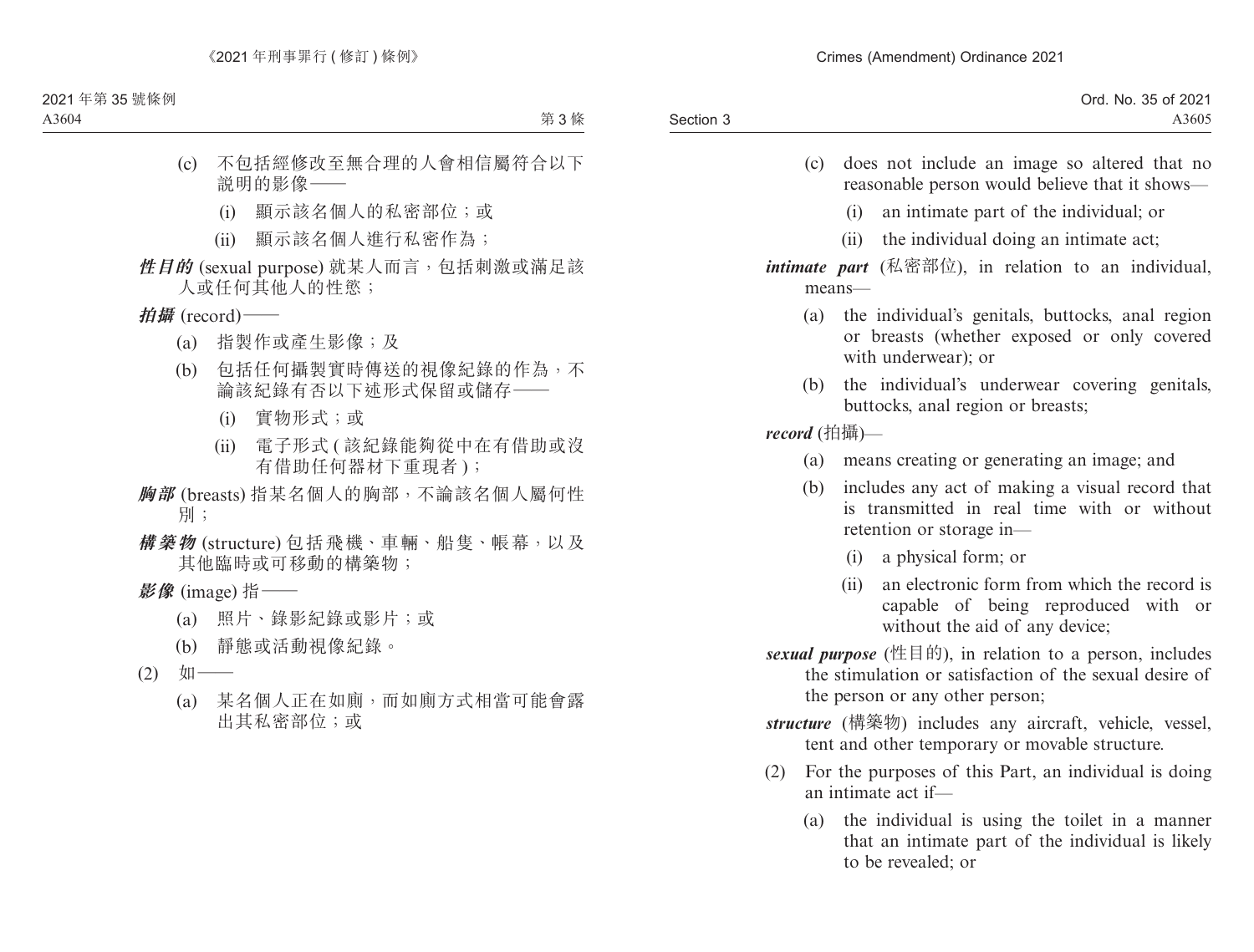- (b) the individual is doing a sexual act that is not of a kind ordinarily done in public.
- (3) For the purposes of this Part, a person operates equipment even if the person merely enables or secures its activation by another person without that other person's knowledge.
- (4) For the purposes of this Part, a person publishes an image if the person, whether or not for any form of reward—
	- (a) distributes, circulates, makes available, sells, hires, sends, gives or lends the image to another person; or
	- (b) shows the image in any manner to or for another person (including showing, playing or projecting the image to or for another person using any machinery or apparatus and publicly displaying the image).
- (5) For the purposes of subsection (4), a reference to distributing, circulating, making available or sending an image to a person includes a reference to—
	- (a) making available to the person any data from which the image is capable of being reproduced; and
	- (b) making available to the person any hyperlink, or location on an electronic platform, that gives access to the image or any data from which the image is capable of being reproduced.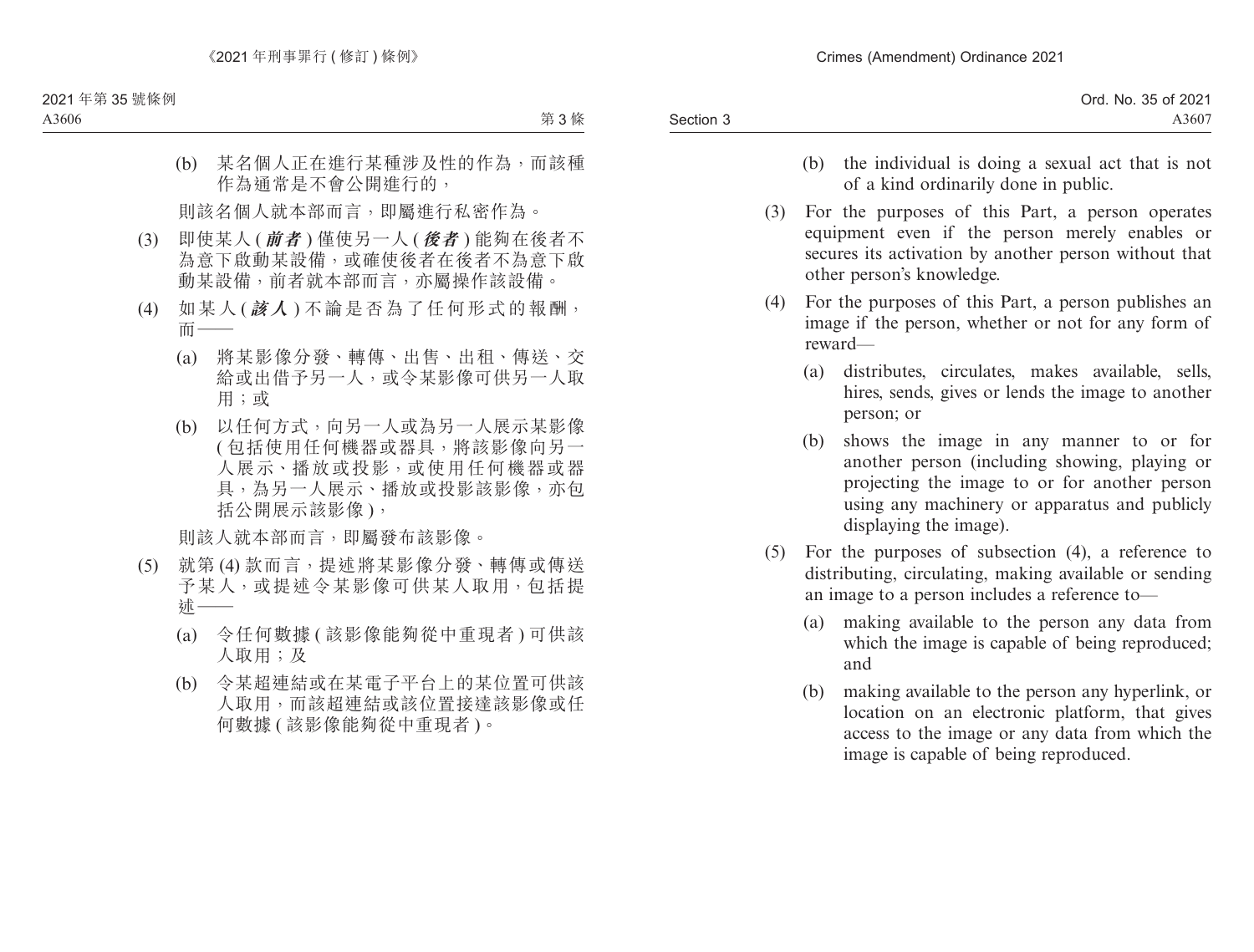## **Division 2—Offences**

#### **159AAB. Voyeurism**

- (1) A person commits an offence if—
	- (a) the person surreptitiously—
		- (i) observes (with or without the aid of equipment) or records an individual in a place in which any individual can reasonably be expected to be nude, to reveal an intimate part, or to be doing an intimate act;
		- (ii) observes (with or without the aid of equipment) or records an intimate part of an individual, or an individual doing an intimate act, for the purpose of observing or recording an intimate part or an intimate act, of any individual; or
		- (iii) observes (with or without the aid of equipment) or records an individual for a sexual purpose;
	- (b) the individual who is being observed or recorded as described in paragraph  $(a)(i)$ ,  $(ii)$  or  $(iii)$ (*subject individual*) is in circumstances that give rise to a reasonable expectation of privacy; and
	- (c) the person disregards whether the subject individual consents to being observed or recorded by the person.
- (2) A person commits an offence if the person—
	- (a) installs or operates equipment; or
	- (b) constructs or adapts a structure or a part of a structure,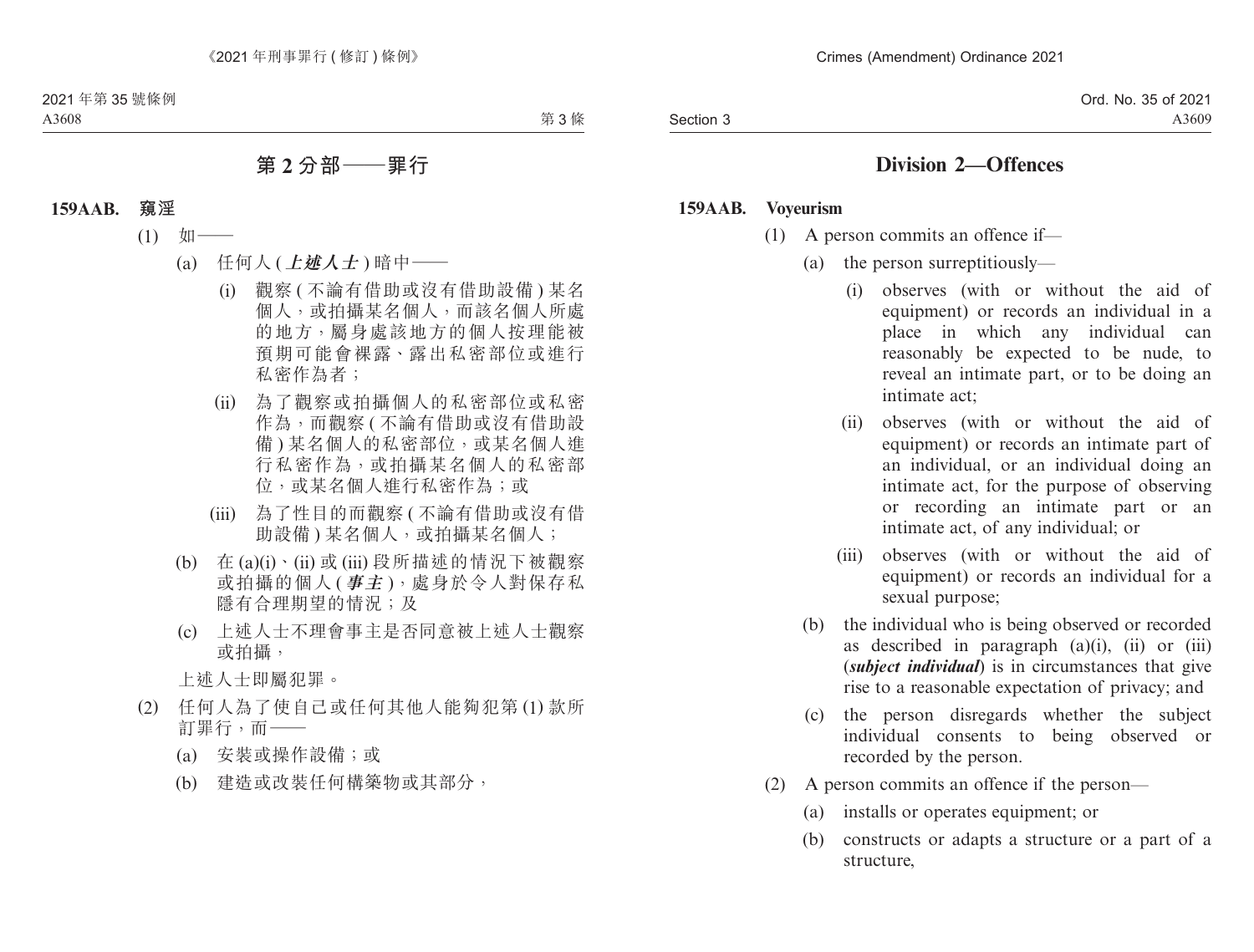|           | Ord. No. 35 of 2021 |
|-----------|---------------------|
| Section 3 | A3611               |

for the purpose of enabling the person or any other person to commit an offence under subsection (1).

(3) A person who commits an offence under subsection (1) or (2) is liable on conviction on indictment to imprisonment for 5 years.

#### **159AAC. Unlawful recording or observation of intimate parts**

- (1) A person commits an offence if—
	- (a) the person—
		- (i) records an intimate part of an individual, in circumstances in which the intimate part would not otherwise be visible; or
		- (ii) with intent to observe or record an intimate part of an individual—
			- (A) operates equipment for the purpose of observing or recording an intimate part of the individual from beneath the clothing of the individual; or
			- (B) operates equipment in an unreasonable manner for the purpose of observing or recording an intimate part of the individual through an opening or a gap in the outer clothing of the individual,

in circumstances in which the intimate part would not otherwise be visible;

- (b) the person engages in the conduct described in paragraph  $(a)(i)$  or  $(ii)$ —
	- (i) for a sexual purpose; or
	- (ii) dishonestly; and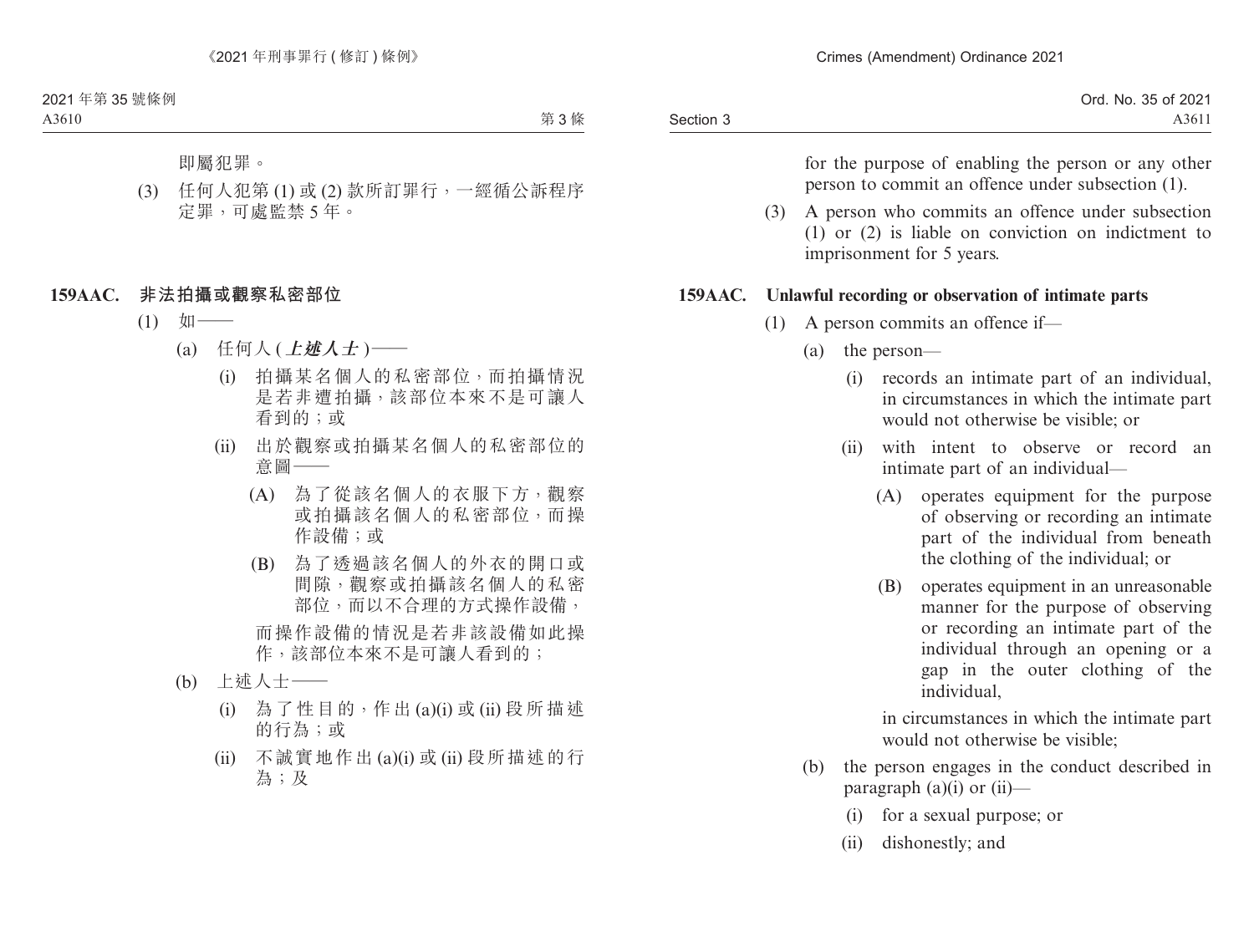- (c) the person disregards whether the individual referred to in paragraph (a)(i) or (ii) consents to the person's conduct described in that paragraph.
- (2) A person who commits an offence under subsection (1) is liable on conviction on indictment to imprisonment for 5 years.

## **159AAD. Publication of images originating from commission of offence under section 159AAB(1) or 159AAC(1)**

- (1) A person commits an offence if—
	- (a) the person publishes an image of an individual (*subject individual*);
	- (b) the image originates from the commission of an offence under section 159AAB(1) or 159AAC(1) (*specified offence*); and
	- (c) the person—
		- (i) knows that the image originates from the commission of a specified offence, or is reckless as to whether the image originates from the commission of a specified offence; and
		- (ii) disregards whether the subject individual consents to the publication.
- (2) For subsection (1)(b), it is immaterial whether the specified offence is committed by the person.
- (3) For subsection  $(1)(c)(i)$ 
	- (a) the person is taken to know a specified offence has been committed if the person is aware of all the matters that must be established in order to prove the specified offence; and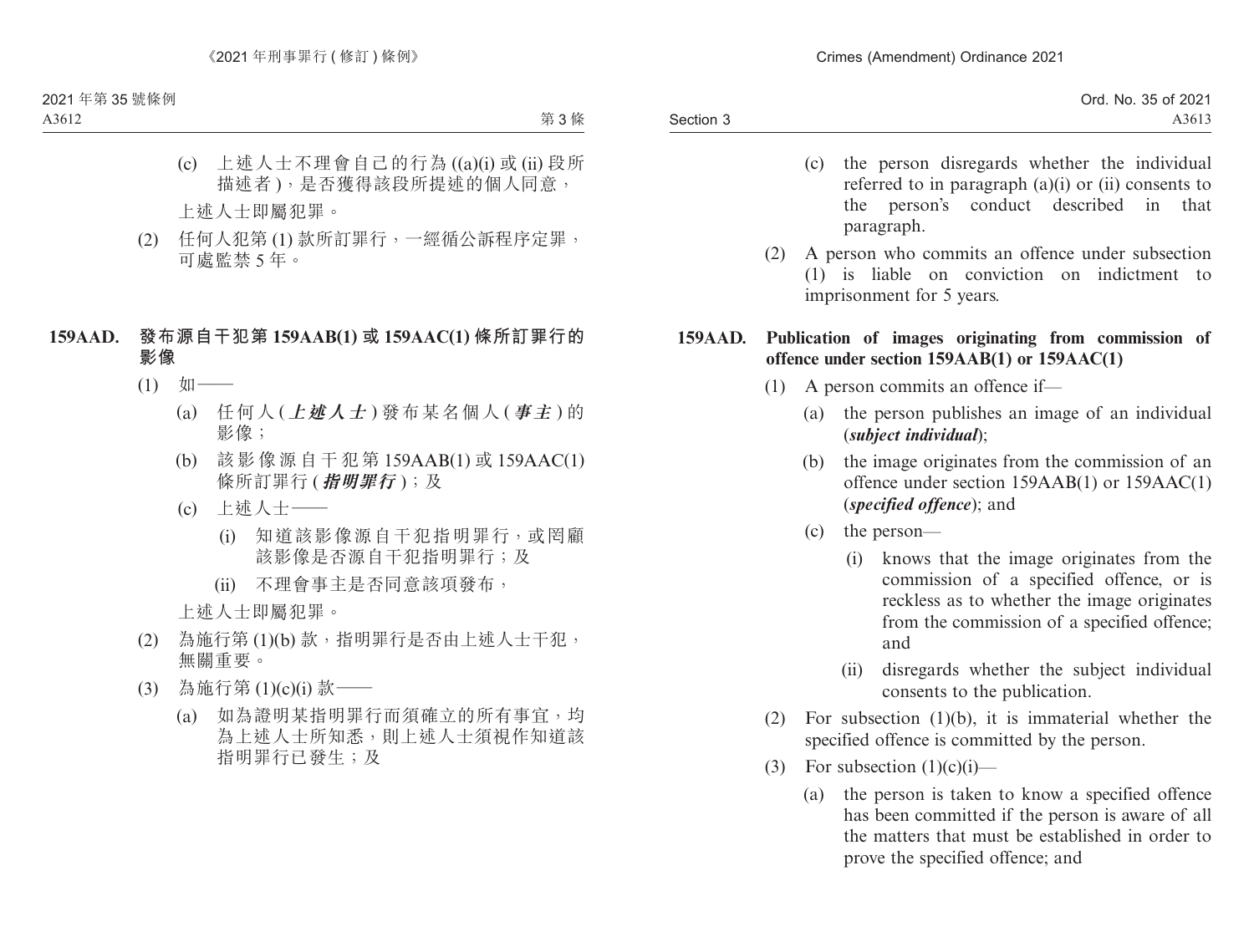|           | . 35 of 2021<br>No. J<br>Ord. N |
|-----------|---------------------------------|
| Section 3 | A3615                           |

- (b) the person is taken to be reckless as to whether a specified offence has been committed if the person is reckless as to the existence of all those matters.
- (4) A person who commits an offence under subsection (1) is liable on conviction on indictment to imprisonment for 5 years.

### **159AAE. Publication or threatened publication of intimate images without consent**

- (1) A person commits an offence if—
	- (a) the person publishes an intimate image of an individual;
	- (b) the person—
		- (i) intends the publication to cause humiliation, alarm or distress to the individual; or
		- (ii) knows or is reckless as to whether the publication will or is likely to cause humiliation, alarm or distress to the individual;
	- (c) no consent is given by the individual to the publication; and
	- (d) the person disregards whether the individual consents to the publication.
- (2) A person commits an offence if—
	- (a) the person makes a threat to publish an intimate image of an individual;
	- (b) the person, when making the threat—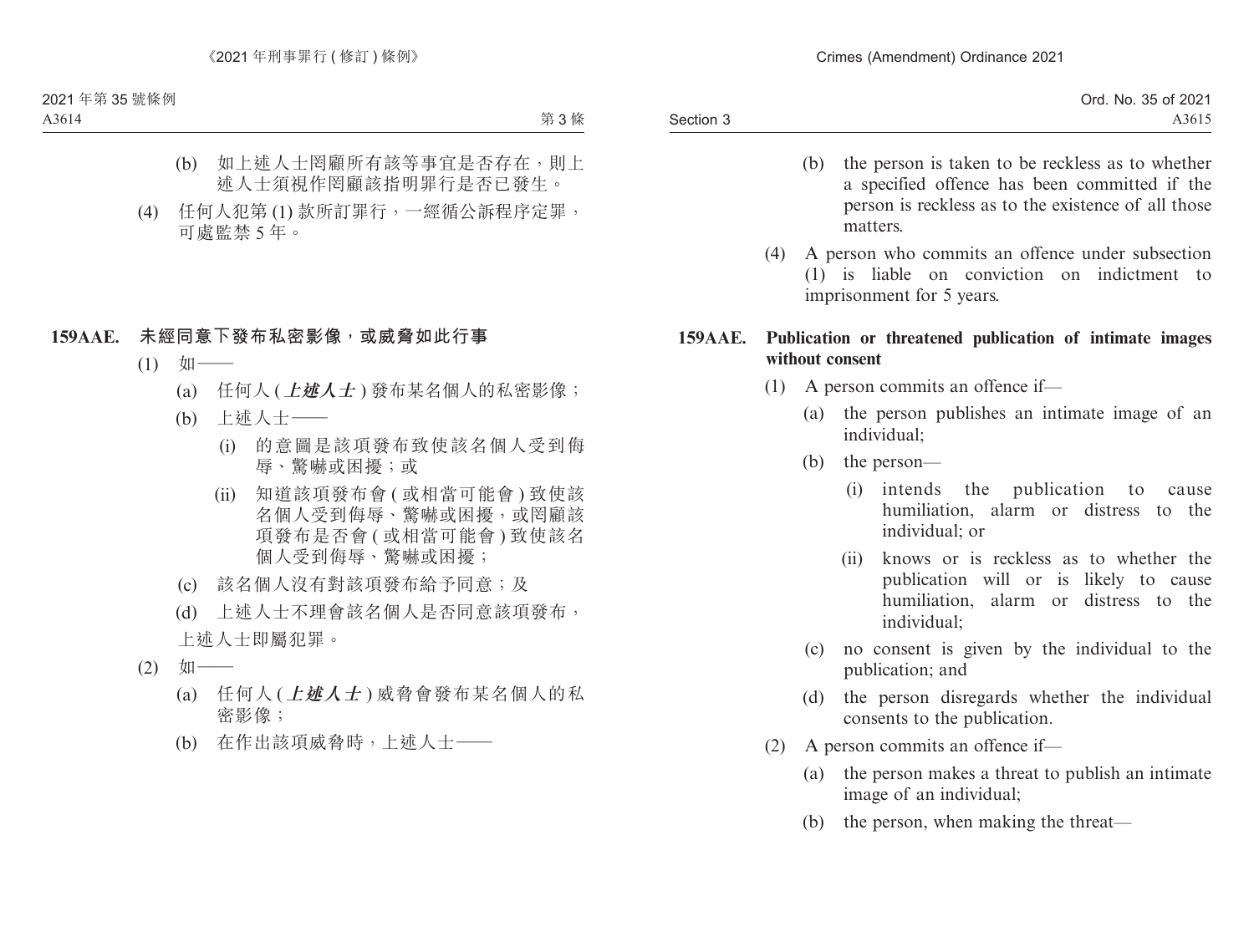- (i) intends the threat to cause humiliation, alarm or distress to the individual; or
- (ii) knows or is reckless as to whether the threat will or is likely to cause humiliation, alarm or distress to the individual;
- (c) no consent is given by the individual to the threatened publication; and
- (d) the person disregards whether the individual consents to the threatened publication.
- (3) For subsections (1) and (2), it is immaterial whether the intimate image is—
	- (a) created, generated or obtained in Hong Kong or elsewhere;
	- (b) created, generated or obtained by—
		- (i) the individual referred to in subsection (1) or (2), as the case may be (*subject individual*); or
		- (ii) the person;
	- (c) created, generated or obtained with or without the consent of the subject individual;
	- (d) created, generated or obtained before, on or after the day on which the Crimes (Amendment) Ordinance 2021 (35 of 2021) comes into operation; or
	- (e) provided to the person by the subject individual.
- (4) For subsection (2), it is immaterial whether the person is capable of publishing the intimate image.
- (5) A person who commits an offence under subsection (1) or (2) is liable on conviction on indictment to imprisonment for 5 years.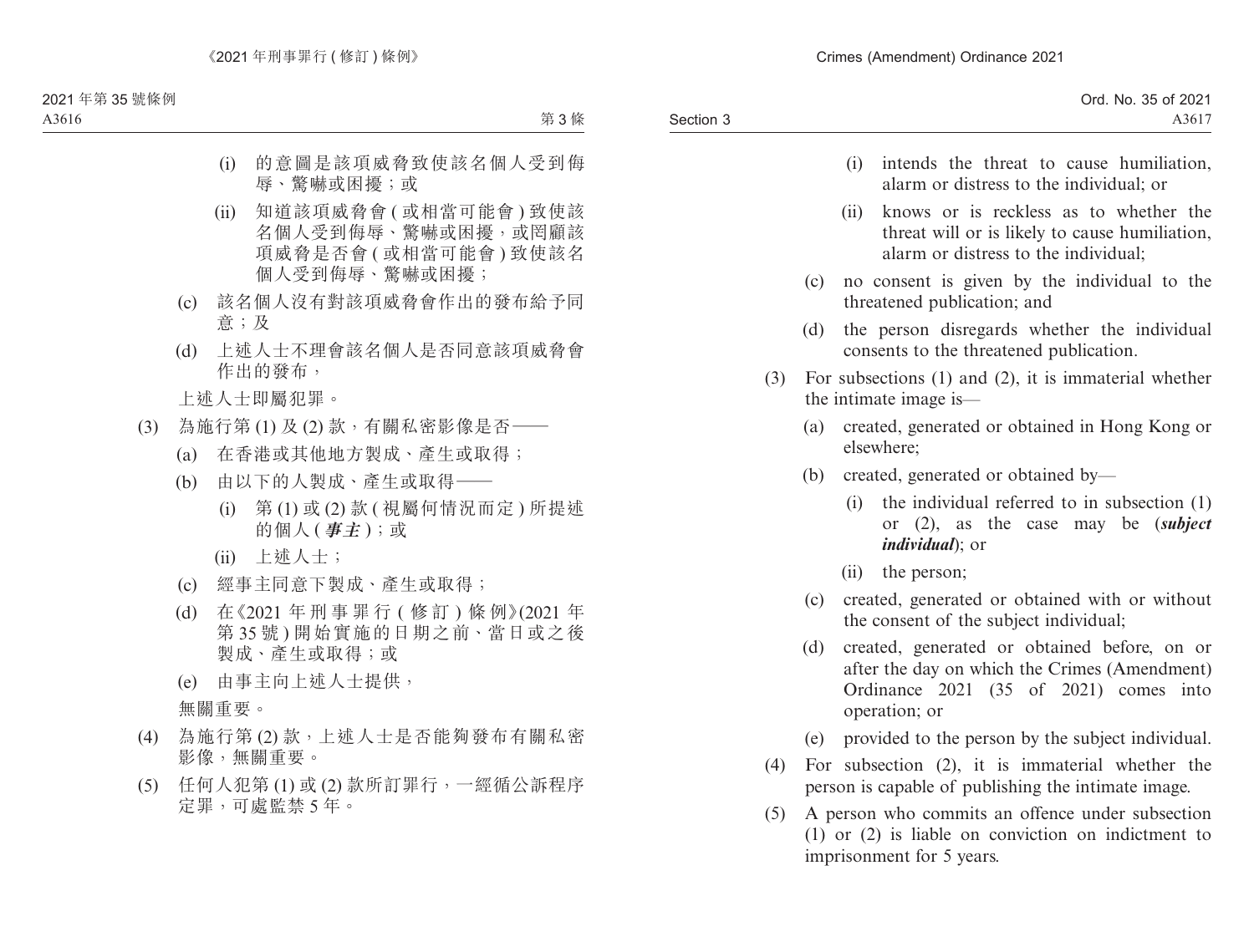## **Division 3—Consent and Defence**

**159AAF. Interpretation**

In this Division—

*subject individual* (事主) means an individual whose intimate act, intimate part or intimate image is the subject of a person's conduct.

### **159AAG. Who cannot give consent that would prevent conduct from becoming offence under Division 2**

A subject individual cannot give a consent that would prevent a person's conduct from becoming an offence under Division 2 if, at the time when the conduct takes place, the subject individual—

- (a) is under the age of 16; or
- (b) is a mentally incapacitated person as defined by section 117(1).

#### **159AAH. Disregard whether consent is given**

For the purposes of Division 2, a person disregards whether a subject individual consents to the person's conduct if the person—

- (a) knows that the subject individual does not consent to the conduct; or
- (b) is reckless as to whether the subject individual consents to the conduct.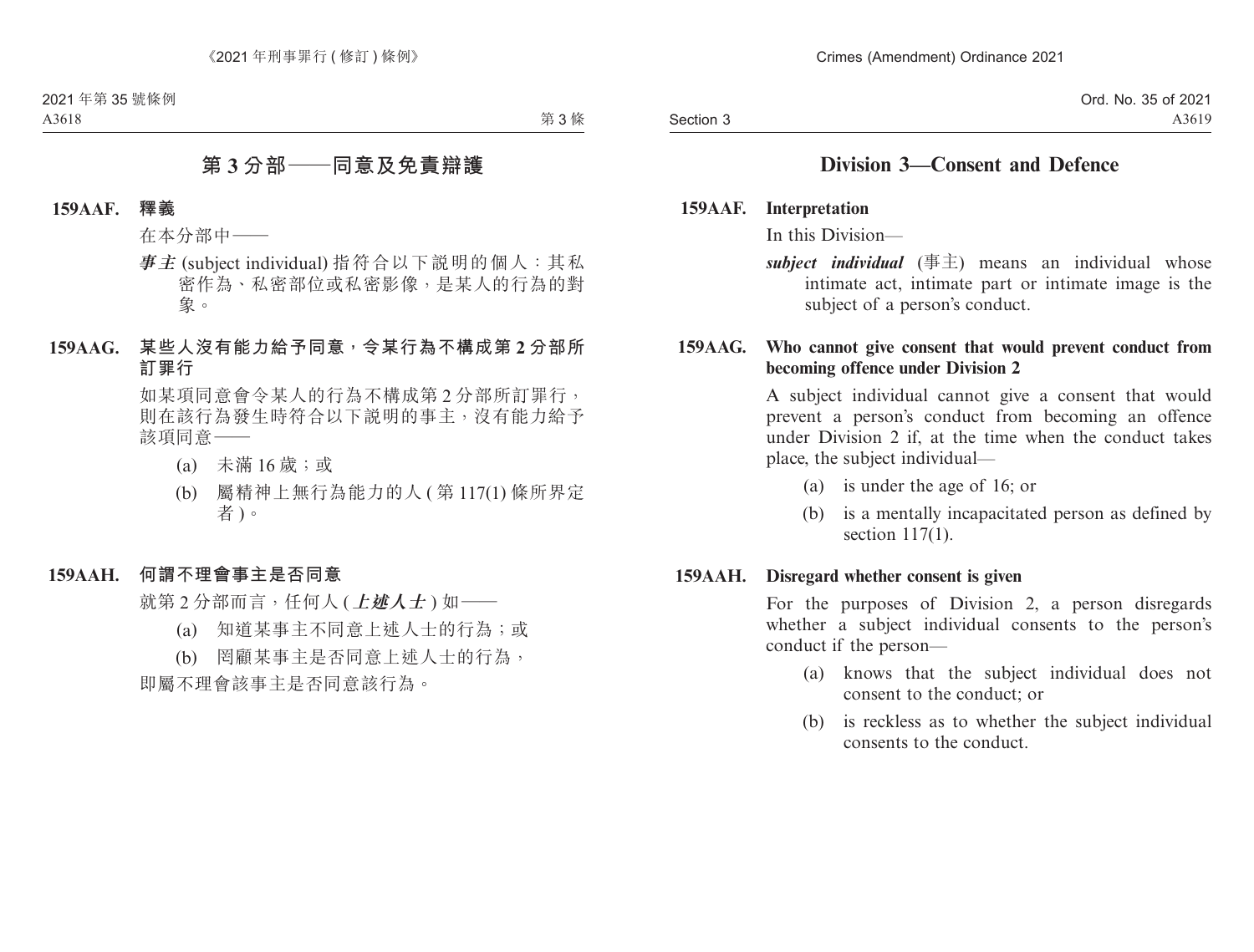|           | Ord. No. 35 of 2021 |
|-----------|---------------------|
| Section 3 | A3621               |

#### **159AAI. Defence regarding age or mental capacity of subject individual**

- (1) This section applies to proceedings against a person charged with an offence under Division 2 if the subject individual—
	- (a) is under the age of 16; or
	- (b) is a mentally incapacitated person as defined by section 117(1).
- (2) It is a defence for the person to prove that the person—
	- (a) honestly believed that a consent was given by the subject individual to the person's conduct that would constitute the offence; and
	- (b) did not know and had no reason to suspect that the subject individual was an individual falling within subsection  $(1)(a)$  or  $(b)$ .
- (3) The burden of proving a defence under subsection (2) lies on the person.

#### **159AAJ. Defence regarding lawful authority or reasonable excuse**

- (1) Subject to subsection (3), it is a defence for a person charged with an offence under Division 2 to establish that the person had lawful authority or reasonable excuse for the contravention.
- (2) A person is taken to have established that the person had lawful authority or reasonable excuse referred to in subsection (1) if—
	- (a) there is sufficient evidence to raise an issue with respect to the lawful authority or reasonable excuse; and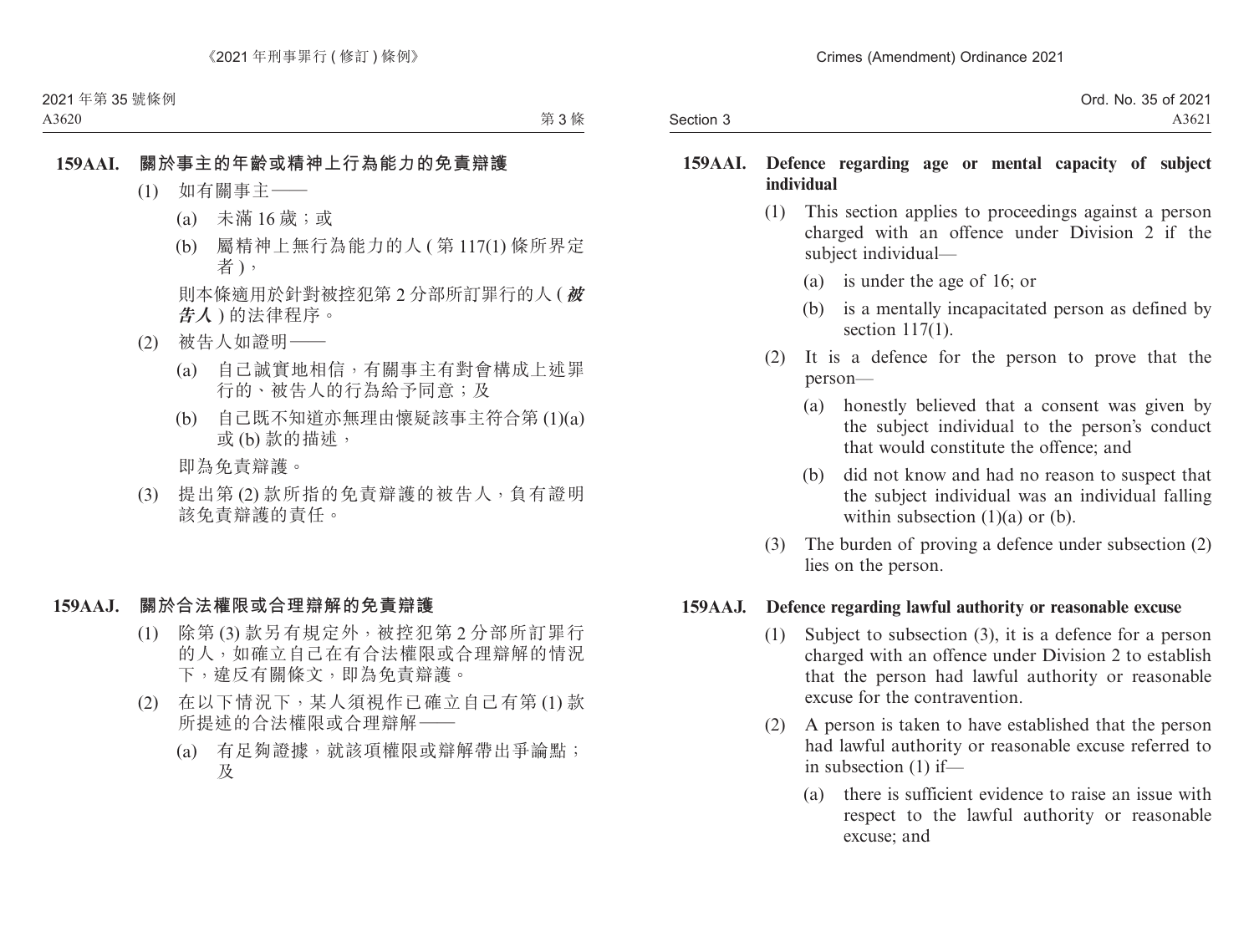| Ord. No. 35 of 2021 |
|---------------------|
| A3623               |
|                     |

- (b) the contrary is not proved by the prosecution beyond reasonable doubt.
- (3) Subsection (1) does not apply to—
	- (a) a person charged with an offence under section 159AAB(1) that relates to section 159AAB(1)(a)(iii);
	- (b) a person charged with an offence under section 159AAB(2) that relates to section  $159AAB(1)(a)(iii)$ ; and
	- (c) a person charged with an offence under section 159AAC(1) in respect of the conduct described in section  $159AAC(1)(a)(i)$  or (ii) that was engaged in by the person for a sexual purpose.

## **Division 4—Disposal Order**

## **159AAK. Interpretation**

In this Division—

- *concerned person* (相關人士), in relation to a disposal order, means a person described in section  $159AAM(3)(a)$  or (b);
- *criminal proceedings* (刑事法律程序), in relation to a specified offence—
	- (a) means proceedings, before any court or magistrate, in which a person is charged with the specified offence; and
	- (b) includes proceedings on appeal against conviction or sentencing (or both) before any court and proceedings under section 104 of the Magistrates Ordinance, in relation to the person for the specified offence;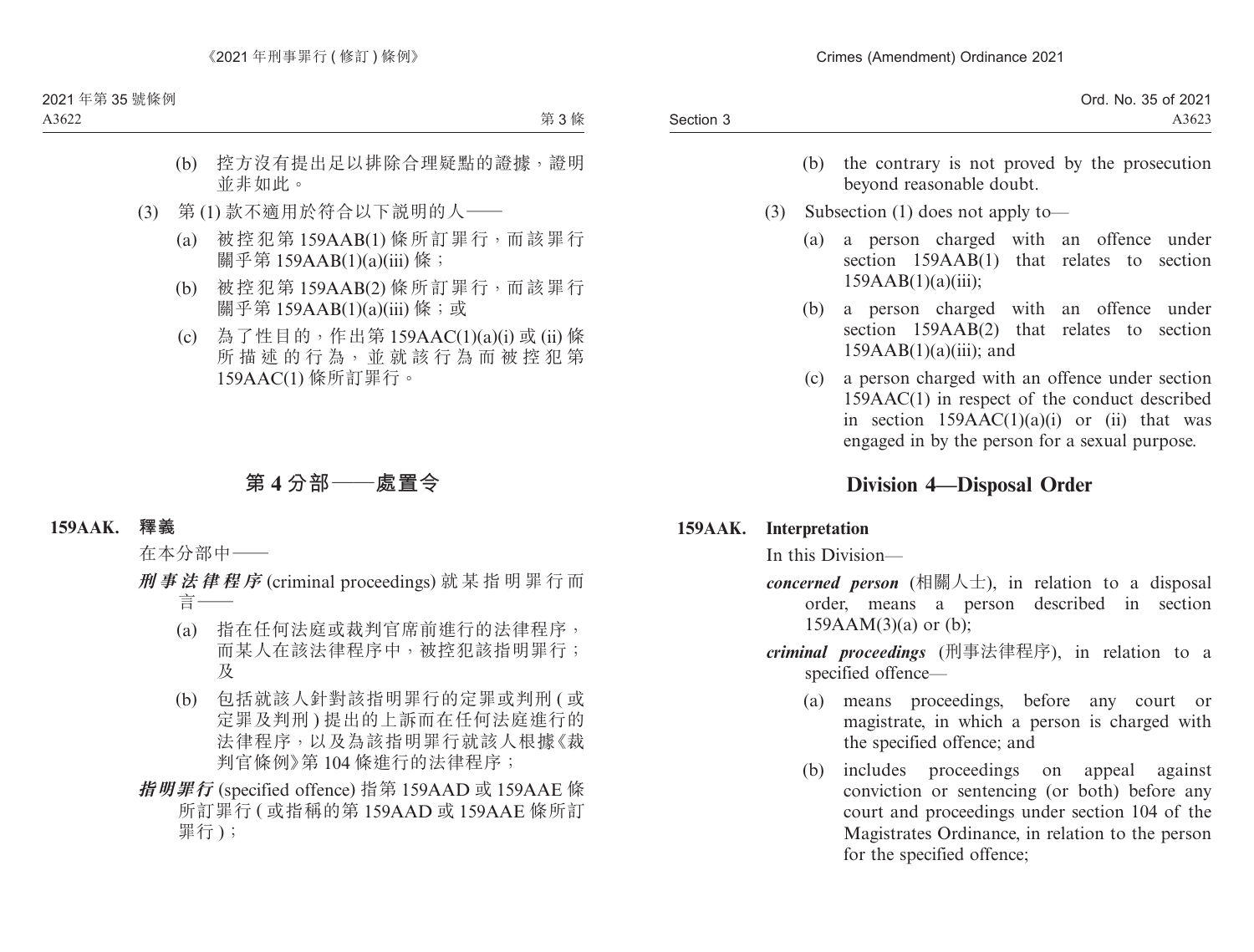Section 3

- *disposal order* (處置令) means an order made under section 159AAL(1);
- *Magistrates Ordinance* (《裁判官條例》) means the Magistrates Ordinance (Cap. 227);
- *specified offence* (指明罪行) means an offence, or an alleged offence, under section 159AAD or 159AAE;
- *subject person* (處置令對象), in relation to a disposal order, means a person described in section 159AAM(2);
- *summons* (傳票) means a summons issued under section 159AAM(2).

## **159AAL. Disposal order**

- (1) A magistrate may, on application made in the name of the Secretary for Justice at any time during any criminal proceedings in relation to a specified offence concerning an image and subject to subsections (3) and (4) and section 159AAM, order a person, whether in Hong Kong or elsewhere, to take reasonable steps to remove, delete or destroy, or to cause the removal, deletion or destruction of, the image within a period to be specified by the magistrate.
- (2) A magistrate may still deal with an application under subsection (1) and make the disposal order even if the criminal proceedings to which the application relates do not take place before a magistrate.
- (3) In an application made under subsection (1) for a disposal order—
	- (a) in relation to an image proposed to be made subject to the disposal order—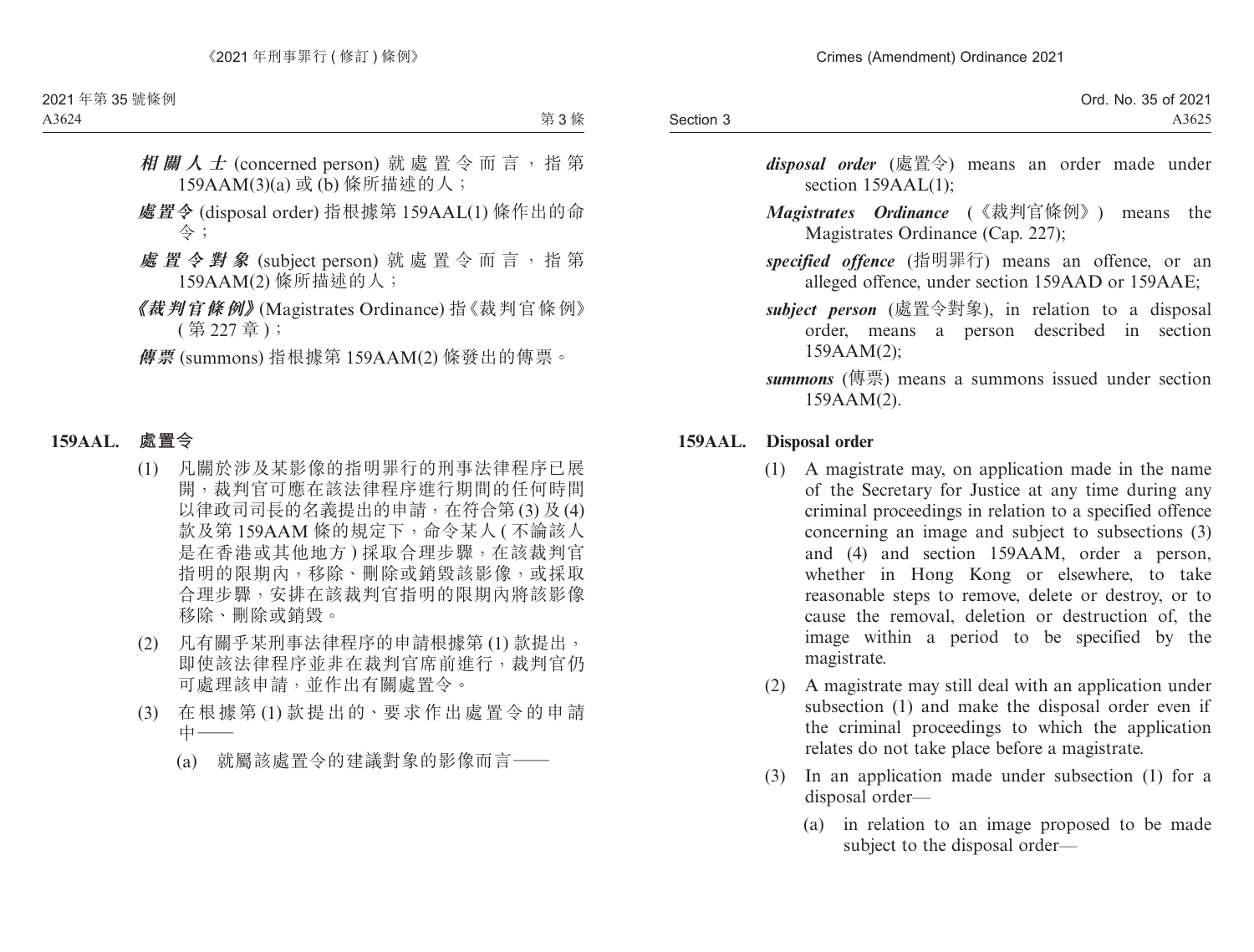|           | Ord. No. 35 of 2021 |
|-----------|---------------------|
| Section 3 | $A362^{\circ}$      |

- (i) the image must be identified;
- (ii) it must be proved that the image is an intimate image of an individual; and
- (iii) it must be proved that the image is a subject of the criminal proceedings; and
- (b) in relation to a person proposed to be made subject to the disposal order—
	- (i) the person must be identified by stating the person's particulars;
	- (ii) it must be proved that the person has the means to control, or is in possession, of an image; and
	- (iii) it must be proved that the person is able to take the actions required under the terms proposed in the application to be specified in the disposal order.
- (4) A magistrate must not make a disposal order against a person in relation to an image unless the magistrate is satisfied that all matters that are required to be proved for the purposes of the application have been proved on a balance of probabilities.
- (5) After a disposal order is made, a magistrate may—
	- (a) on the magistrate's own motion;
	- (b) on application made in the name of the Secretary for Justice; or
	- (c) on application by the subject person, or a concerned person,

review the disposal order, and affirm, suspend, vary, cancel or revoke the disposal order as the magistrate considers appropriate.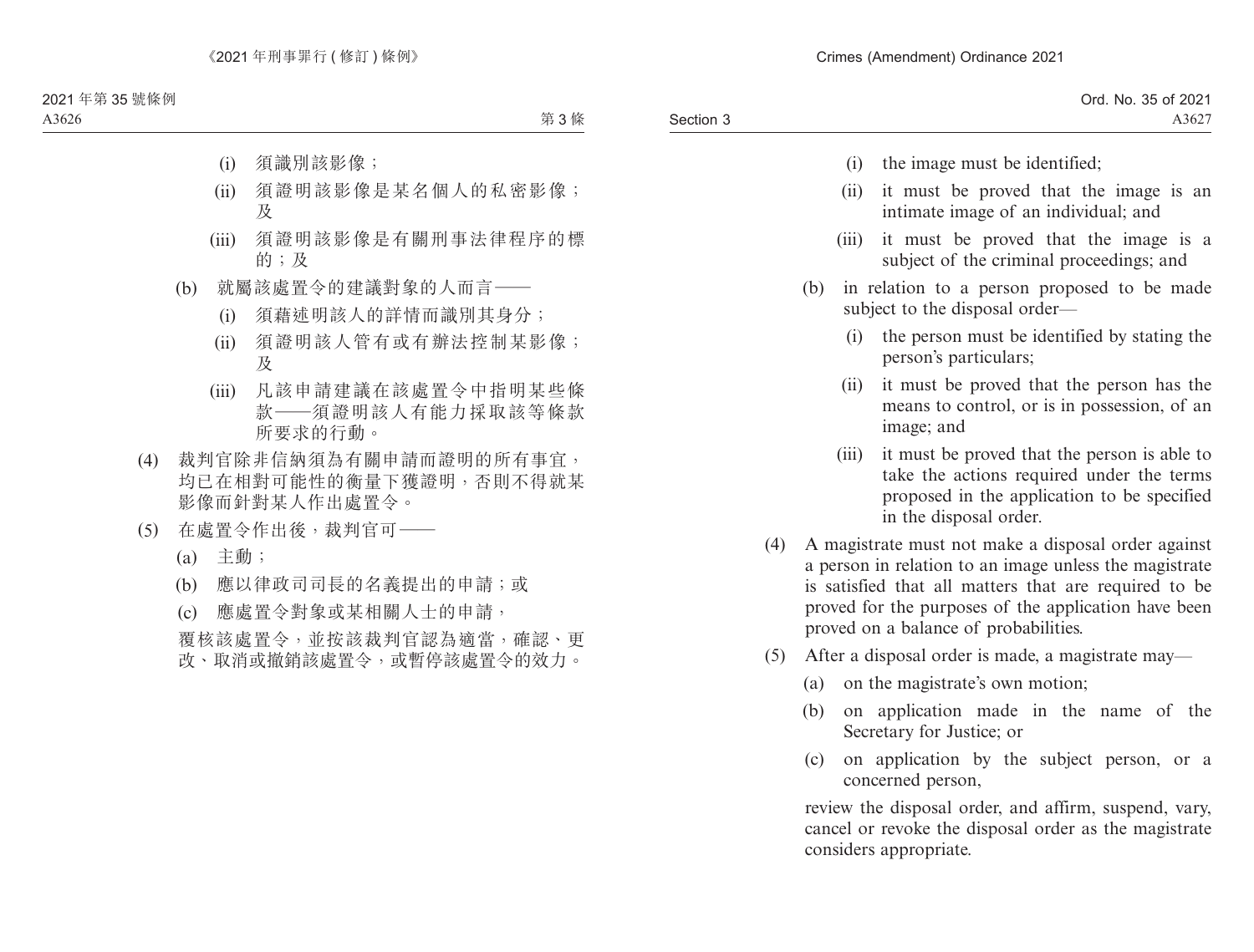|           | Ord. No. 35 of 2021 |
|-----------|---------------------|
| Section 3 | A3629               |

- (6) Subject to section 159AAM, a magistrate may determine an application under subsection (1) or review a disposal order under subsection (5) based on written materials without calling any witness.
- (7) The Secretary for Justice may appoint a person or class of persons to make an application under subsection  $(1)$  or  $(5)(b)$ .
- (8) To avoid doubt—
	- (a) the validity of a disposal order is not affected only by—
		- (i) the verdict of acquittal or quashing of a conviction on appeal, of the specified offence to which the disposal order relates;
		- (ii) proceedings under section 104 of the Magistrates Ordinance, in relation to the specified offence;
		- (iii) the discontinuation of the prosecution of the specified offence; or
		- (iv) the termination of the criminal proceedings; and
	- (b) the time limit of 14 clear days under section 104 of the Magistrates Ordinance does not apply in relation to a magistrate's power to review a disposal order under subsection (5).

#### **159AAM. Procedures in relation to disposal order**

- (1) An application under section 159AAL(1) or (5)—
	- (a) must be made in writing; and
	- (b) must be filed with a magistrate.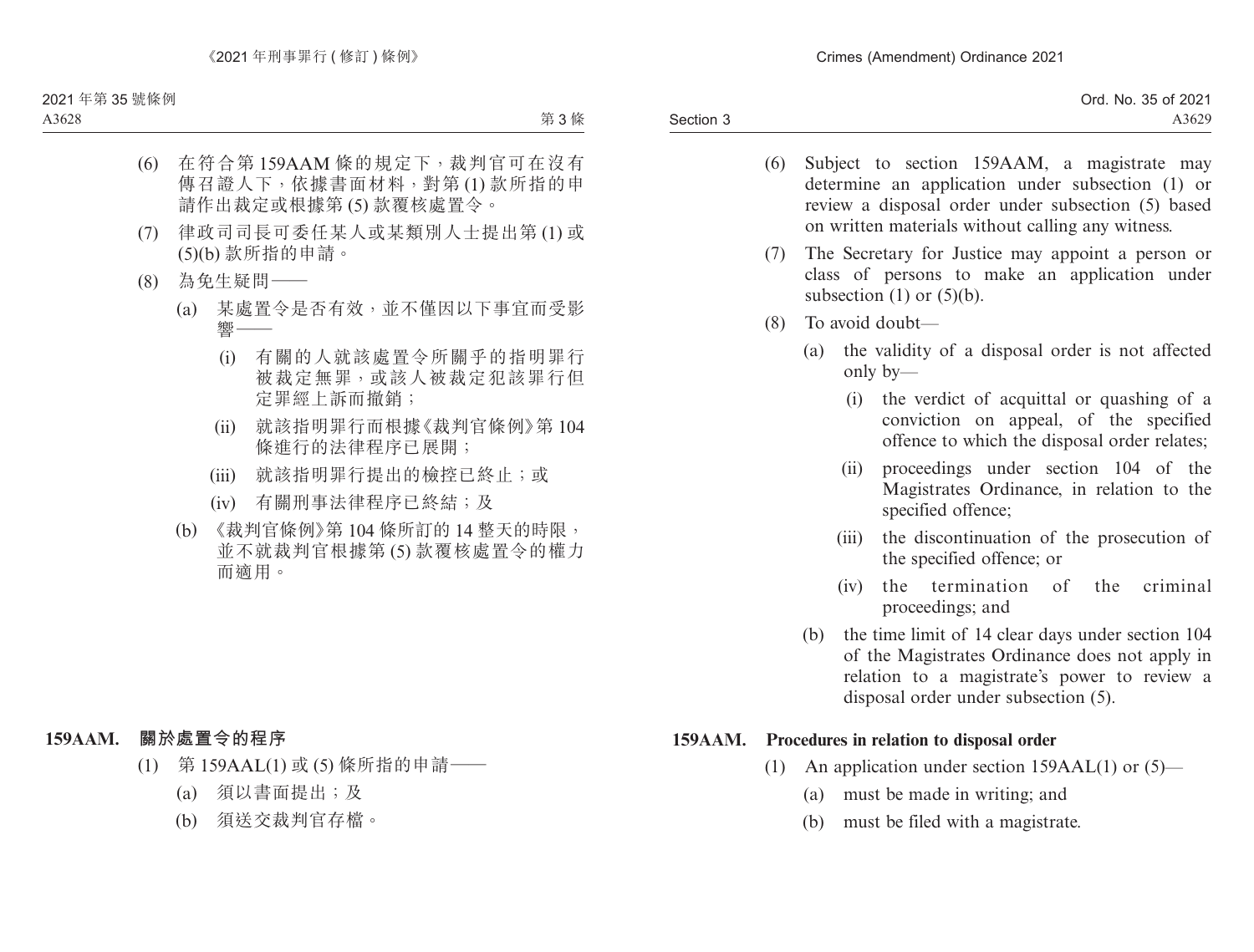- (2) Subject to subsection (4), before making a disposal order against a person in relation to an image, or reviewing a disposal order made against a person in relation to an image, a magistrate must issue a summons to the person to appear on the day specified in the summons to make representations.
- (3) If a person, other than the subject person, claims that the person—
	- (a) has an interest in an image that is, or is proposed to be, made subject to a disposal order; or
	- (b) would be directly affected by the making or review of the disposal order,

the person may also appear on the day specified in the summons to make representations.

- $(4)$  If—
	- (a) a summons has not been served on the subject person named in the summons and the magistrate is satisfied that all reasonable efforts have been made to serve the summons on that person;
	- (b) the subject person named in the summons cannot for any reason be found;
	- (c) the subject person named in the summons has refused to accept the service of the summons; or
	- (d) the summons has been served on the subject person named in the summons but that person has not attended the hearing on the day specified in the summons,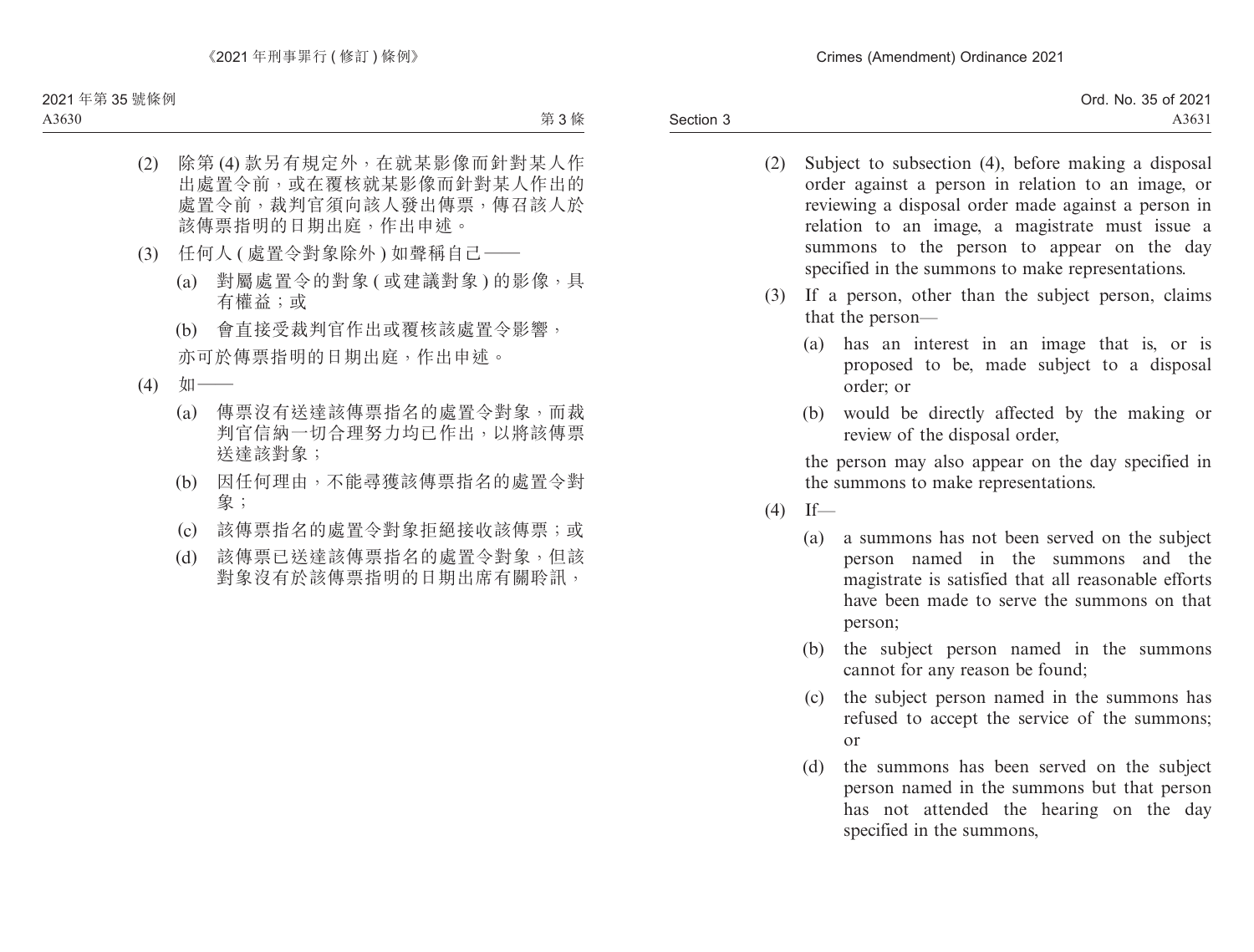|           | Ord. No. 35 of 2021 |
|-----------|---------------------|
| Section 3 | A3633               |

the magistrate may still make or review the disposal order based on written materials without calling any witness and without a hearing.

#### **159AAN. Service of summons and disposal order**

- (1) The service of a summons or disposal order in Hong Kong is to be made by a police officer.
- (2) A summons must be served together with a copy of the application to which the summons relates.
- (3) A summons or disposal order is to be regarded as having been duly served in Hong Kong on a person if—
	- (a) it is served by hand on the person;
	- (b) it is left at the person's last known address; or
	- (c) it is sent by registered post addressed to the person at the person's last known address.
- (4) The service of a summons or disposal order out of the jurisdiction is permissible with the leave of a magistrate.
- (5) The service of a summons or disposal order out of the jurisdiction is effected if the summons or disposal order is served on the person in accordance with the law of the jurisdiction in which the service is effected.
- (6) If a magistrate grants leave to serve a summons or disposal order out of the jurisdiction, the magistrate may give directions in relation to the service, having regard to the procedures set out in Order 11, rule 5A or 6 of the Rules of the High Court (Cap. 4 sub. leg. A), as if the procedures were applicable, with necessary modifications, to the service.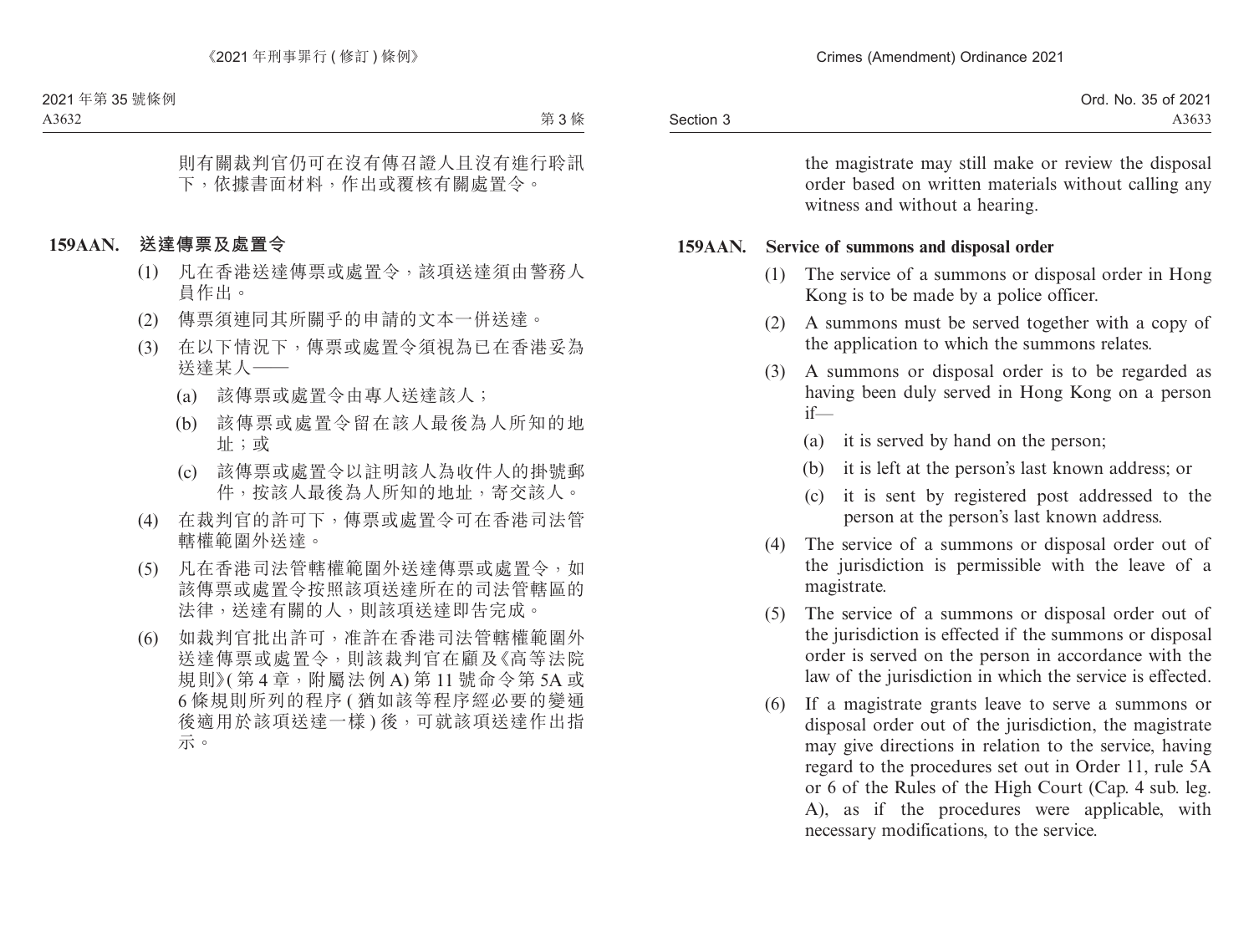|           | Ord. No. 35 of 2021 |
|-----------|---------------------|
| Section 3 | A3635               |

- (7) If the service of a summons or disposal order has been effected, the proof of service must be filed with a magistrate.
- (8) In this section—
- *proof of service* (送達證明), in relation to service of any summons or disposal order, means—
	- (a) for service in Hong Kong—statutory declaration as to the service made by the police officer who effected the service; or
	- (b) for service out of the jurisdiction—applicable proof of service in accordance with the applicable law of the jurisdiction in which the service is effected.

#### **159AAO. Offence relating to disposal order**

- (1) A person commits an offence if the person—
	- (a) has been made subject to a disposal order;
	- (b) has been served with the disposal order; and
	- (c) fails to comply with the disposal order.
- (2) A person who commits an offence under subsection (1) is liable on conviction on indictment to a fine at level 6 and to imprisonment for 1 year.
- (3) It is a defence for a person charged with an offence under subsection (1) to establish that the person had a reasonable excuse for not complying with the disposal order.
- (4) The person is taken to have established that the person had reasonable excuse referred to in subsection (3) if—